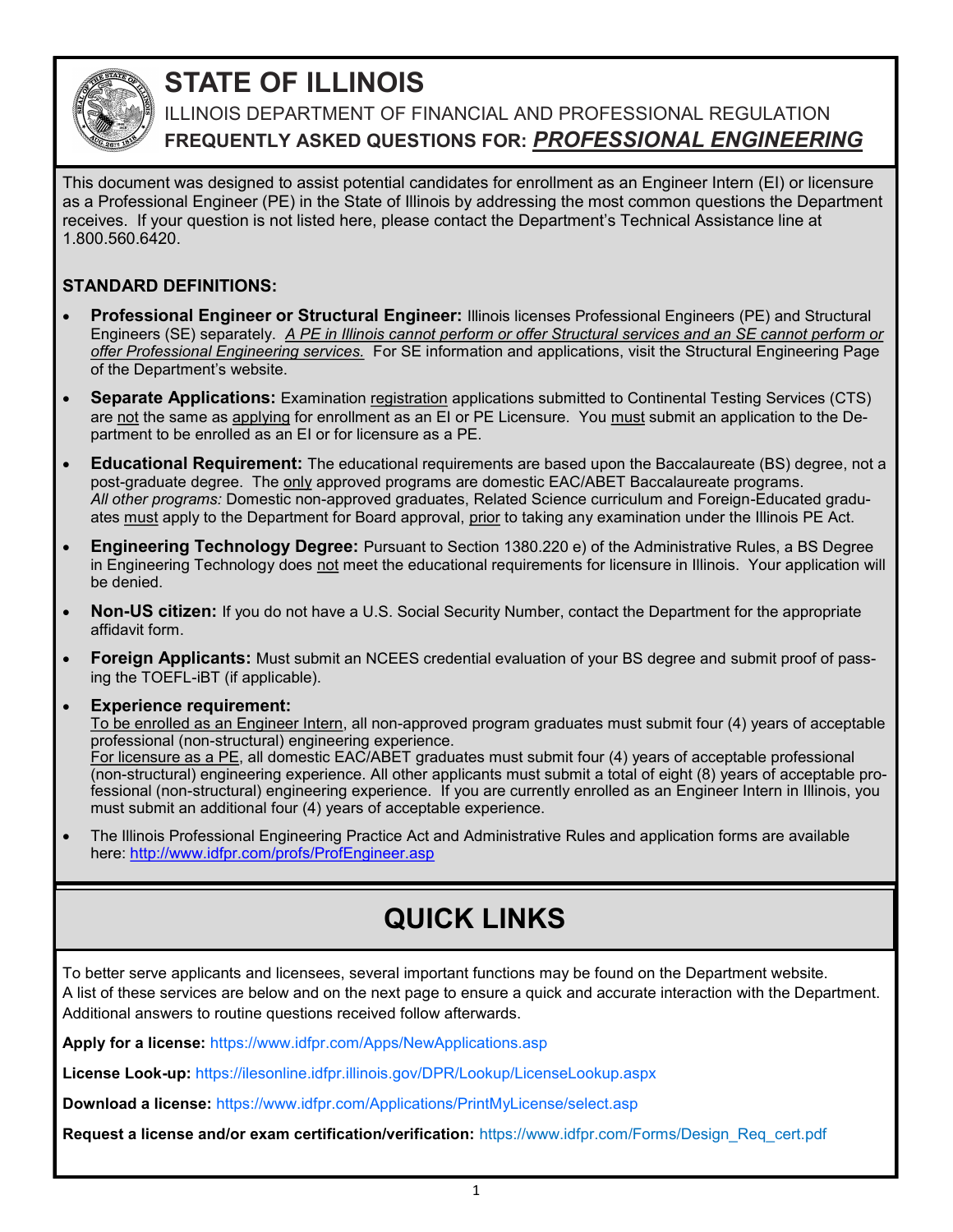**Update your contact information:** https://www.idfpr.com/applications/LicenseReprint/Verify.aspx

**License Renewal** (during renewal window): https://www.idfpr.com/Renewals/defaultSSL.asp

**Review the Code Enforcement Manual:** http://www.idfpr.com/forms/DPR/Design\_Code\_Manual.pdf

**Registration for a Professional Design Firm:** <http://www.idfpr.com/Renewals/apply/forms/f1419lt.pdf>

**Add or remove professional services from your firm:** https://www.idfpr.com/Renewals/Apply/Forms/F2309.pdf

**File a complaint:** https://www.idfpr.com/Admin/Complaints.asp

# **EXAMINATIONS**

### **Question: Am I eligible to take the Fundamentals of Engineering (FE) Examination in Illinois?**

**Answer:** If you are a graduate (or in your senior year) of an approved program (U.S. EAC/ABET) then you may register directly with both National Council of Examiners for Engineering and Surveying (NCEES) (www.ncees.org) and CTS (www.continentaltestinginc.net) to take the FE exam. All other candidates must apply to the Department for Board approval to take the exam.

#### **Question: Am I eligible to take the Principles and Practice Examination (PE) Examination in Illinois? Answer:** If you are a graduate of an approved BS program (U.S. EAC/ABET) then you may register directly with both NCEES and CTS to take the PE exam.

All other applicants must apply to the Department for Board approval to take the PE exam. These applicants must submit the current application to sit for the PE exam (available on the Department's website), the fee of \$100 payable to IDFPR, official transcript(s) showing the conferral date of your BS degree, and certification from the jurisdiction that you passed the FE exam. The certification must be submitted through your NCEES account or sent directly to the Department from the respective state board on their official certification form. The Department does not accept NCEES score reports as meeting the requirements for certification. *See experience and foreign applicant requirements on page 1.*

**Question: I am approved to take an examination in Illinois and registered with NCEES for the exam, but my MyNCEES account says PENDING BOARD APPROVAL? Now what?**

**Answer:** To be fully registered, you must register with both NCEES and CTS to take the FE exam.

# **ENROLLMENT AS AN ENGINEER INTERN**

### **Question: I recently passed the Fundamentals of Engineering (FE) Examination in Illinois. Now what?**

**Answer:** To be enrolled as an Engineer Intern, submit the current application to be enrolled as an Engineer Intern (available on the Department's website), the fee of \$20 payable to IDFPR and official transcript(s) showing the conferral date of your BS degree to the Department (unless the transcript(s) were submitted to the Department or CTS for approval to sit for the exam) and experience if required.

### **Question: I passed the Fundamentals of Engineering (FE) Examination in a different Jurisdiction and would like to be an Engineer Intern in Illinois. Now what?**

**Answer:** To be enrolled as an Engineer Intern, you must submit the current application to be enrolled as an Engineer Intern (available on the Department's website), the fee of \$20 payable to IDFPR and official transcript(s) showing the conferral date of your BS degree, certification from the jurisdiction that you passed the FE exam in through your NCEES account and experience if required. The Department does not accept score reports from a candidate as meeting the requirements for certification. *See experience and foreign applicant requirements on page 1.*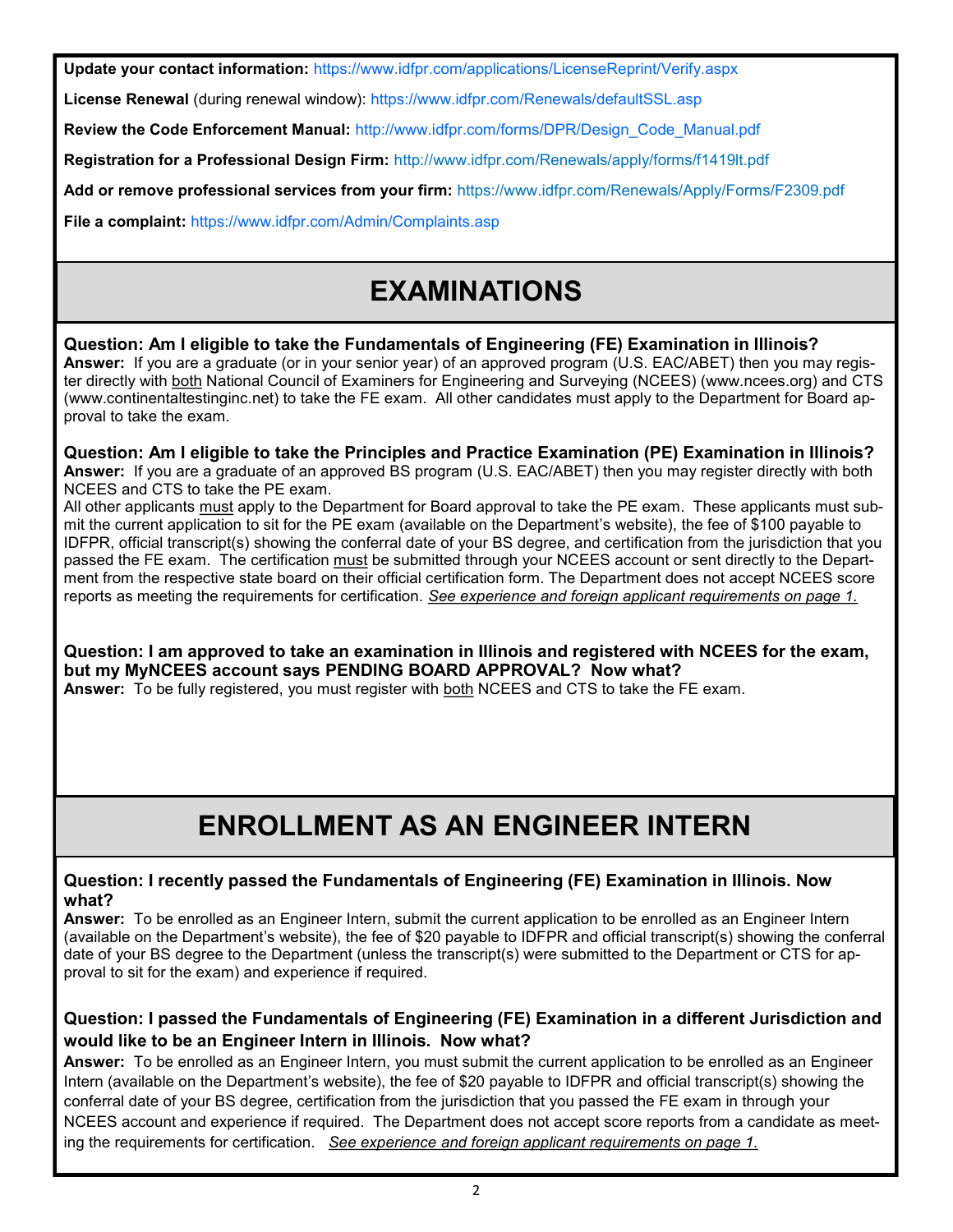# **INITIAL (FIRST) LICENSURE**

### **Question: I recently passed both the Fundamentals of Engineering (FE) Examination and the Principles and Practice Examination (PE) in Illinois. Now what?**

**Answer:** You must submit the current application for licensure as a Professional Engineer by Acceptance of Examination (available on the Department's website), the fee of \$100 payable to IDFPR, official transcript(s) showing the conferral date of your BS degree to the Department (unless the transcripts were submitted to CTS for PE exam approval) and the required experience on the VE-PNG form. *See experience and foreign applicant requirements on page 1.*

### **Question: I recently passed the Principles and Practice Examination (PE) in Illinois, but I passed the Fundamentals of Engineering (FE) Examination in a different jurisdiction. Now what?**

**Answer:** To be licensed as a Professional Engineer in Illinois, you must submit the current application for licensure as a Professional Engineer by Acceptance of Examination (available on the Department's website), the fee of \$100 payable to IDFPR, official transcript(s) showing the conferral date of your BS degree to the Department (unless the transcripts were submitted to CTS for approval to sit for the PE exam), the required experience and certification from the jurisdiction that you passed the FE exam in through your NCEES account. The Department does not accept score reports from a candidate as meeting the requirements for certification.

*See experience and foreign applicant requirements on page 1.*

## **Question: I passed both the Fundamentals of Engineering (FE) and Principles and Practice (PE) Examinations in a different jurisdiction, but I am not licensed. Now what?**

**Answer:** Refer to the requirements in the question directly above.

## **ENDORSEMENT/COMITY/RECIPROCITY OF LICENSE**

#### **Question: I am licensed as a Professional Engineer in another U.S. jurisdiction and want to be licensed in Illinois.**

**Answer:** Illinois offers individuals to be licensed by **endorsement**, provided they meet Illinois specific requirements. (Referenced in the Illinois PE Rules Section 1380.280).

### **Requirements for PE licensure by Endorsement:**

- Actively licensed as a PE in another U.S. state or territory
- Satisfy the educational requirements of Section 1380.210 for domestic EAC/ABET BS degree programs, or 1380.220 for all other BS programs.
- Pass the FE & PE Examinations
- Have the required years of experience based on your education
- *See experience and foreign applicant requirements on page 1.*

### **In order to be licensed in Illinois as a PE by endorsement, you will need to submit the following:**

- An application and corresponding fee of \$100 to the Department.
- VE-PNG for your engineering experience
- Official transcripts showing conferral date for your BS degree and any other coursework or post-graduate degree you wish the Board to review.
- Exam certification/verification for the FE and PE examinations—Either via your MyNCEES account or on the CT-ENG form.
- License certification/verification for your original and current U.S. state of licensure.

*If you submit an NCEES Record, you do not need to submit any of the above referenced supporting documents as long as the information is contained in your NCEES Record. The Board may still require additional information if needed for clarification.*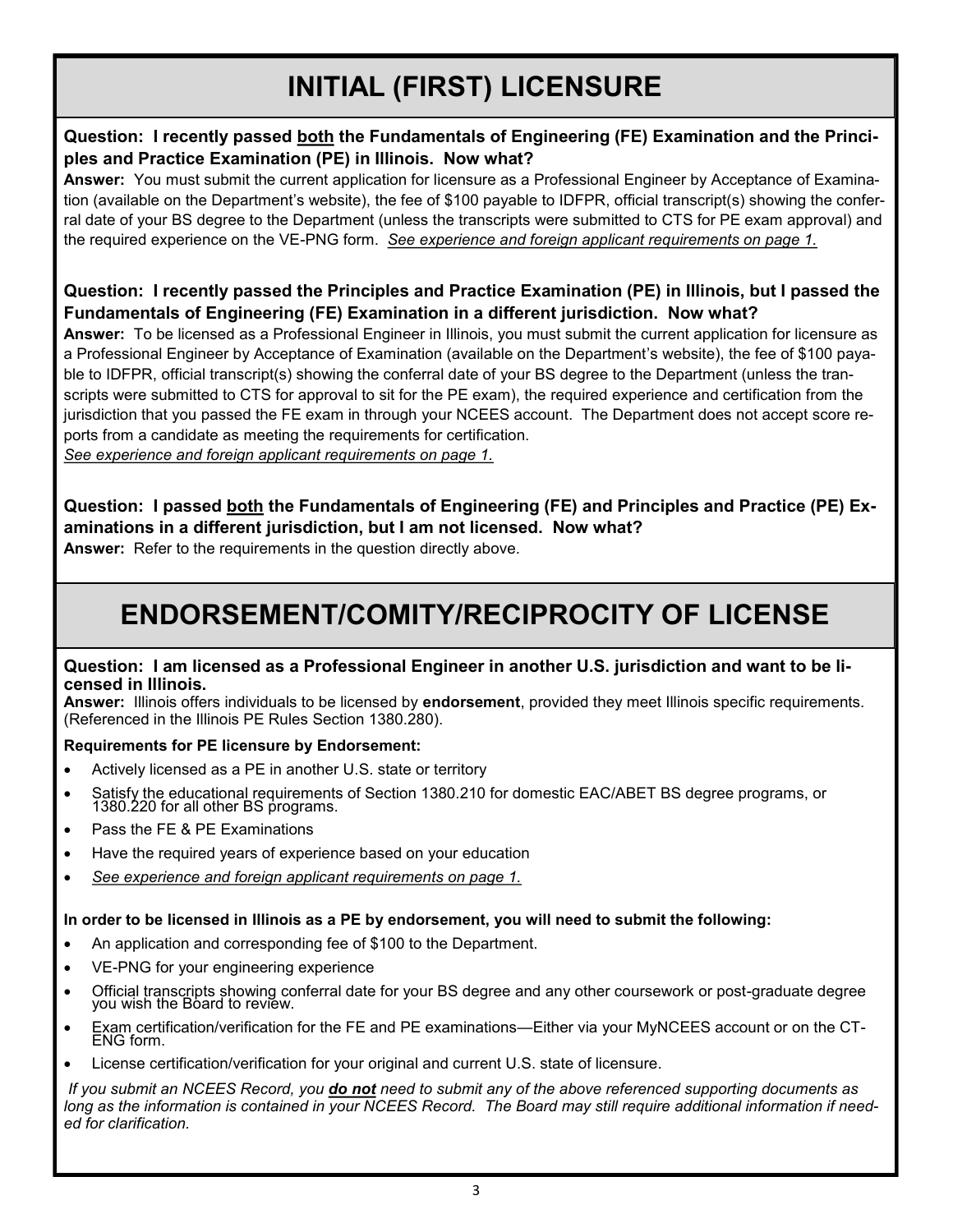# **RESTORE AN EXPIRED LICENSE**

#### **Question: My Illinois PE license is expired/not-renewed and I want to restore it to active status. Now what?**

**Answer:** Applicants for restoration of their Illinois Professional Engineering license must meet the requirements of Section 1380.270 of the Administrative Rules at the time of application. If your license has been expired for less than five (5) years, submit a written request to the Department and include the following:

- Name
- License Number
- Current Address
- Valid Email Address for department notifications, license download link and renewal notices.
- A US check totaling the amount of lapsed fees (current renewal fee for each missed renewal period and a \$50 late fee), payable to IDFPR.
- Proof (*in the form of certificates or other documents – a log will not suffice)* of completion of 30 PDHs within the last 24 months prior to your request to restore pursuant to Section 1380.325 of the Administrative Rules.
	- Child Support Statement which can be one of the following (with your signature next to the statement): 1.Child Support does not apply to me.
		- 2.I am current with Child Support

3.I am not current with Child Support.

Send your request to: Illinois Department of Financial and Professional Regulation Division of Professional Regulation 3rd Floor/Licensure Administration Unit 320 West Washington St. Springfield, IL 62786

**If your PE license has been expired/not-renewed for over five (5) years, contact the Department for instructions and forms to restore your license.** 

## **RESTORE AN INACTIVE LICENSE**

#### **Question: My Illinois PE license is currently in inactive status and I want to restore it to active status. Now what?**

**Answer:** Applicants for restoration of their Illinois Professional Engineering license must meet the requirements of Section 1380.270 of the Administrative Rules at the time of application.

If your license has been inactive for less than five (5) years, submit a written request to the Department and include the following:

- Name
- License Number
- Current Address
- Valid Email Address for department notifications, license download link and renewal notices.
- A US check in the amount of the current renewal fee, payable to IDFPR.
- Proof (*in the form of certificates or other documents – a log will not suffice)* of completion of 30 PDHs within the last 24 months prior to your request to restore pursuant to Section 1380.325 of the Administrative Rules.
- Child Support Statement which can be one of the following (with your signature next to the statement): 1.Child Support does not apply to me.
	- 2.I am current with Child Support
	- 3.I am not current with Child Support.

Send your request to: Illinois Department of Financial and Professional Regulation Division of Professional Regulation 3rd Floor/Licensure Administration Unit 320 West Washington St. Springfield, IL 62786

**If your PE license has been inactive for over five (5) years, contact the Department for instructions and forms to restore your license.**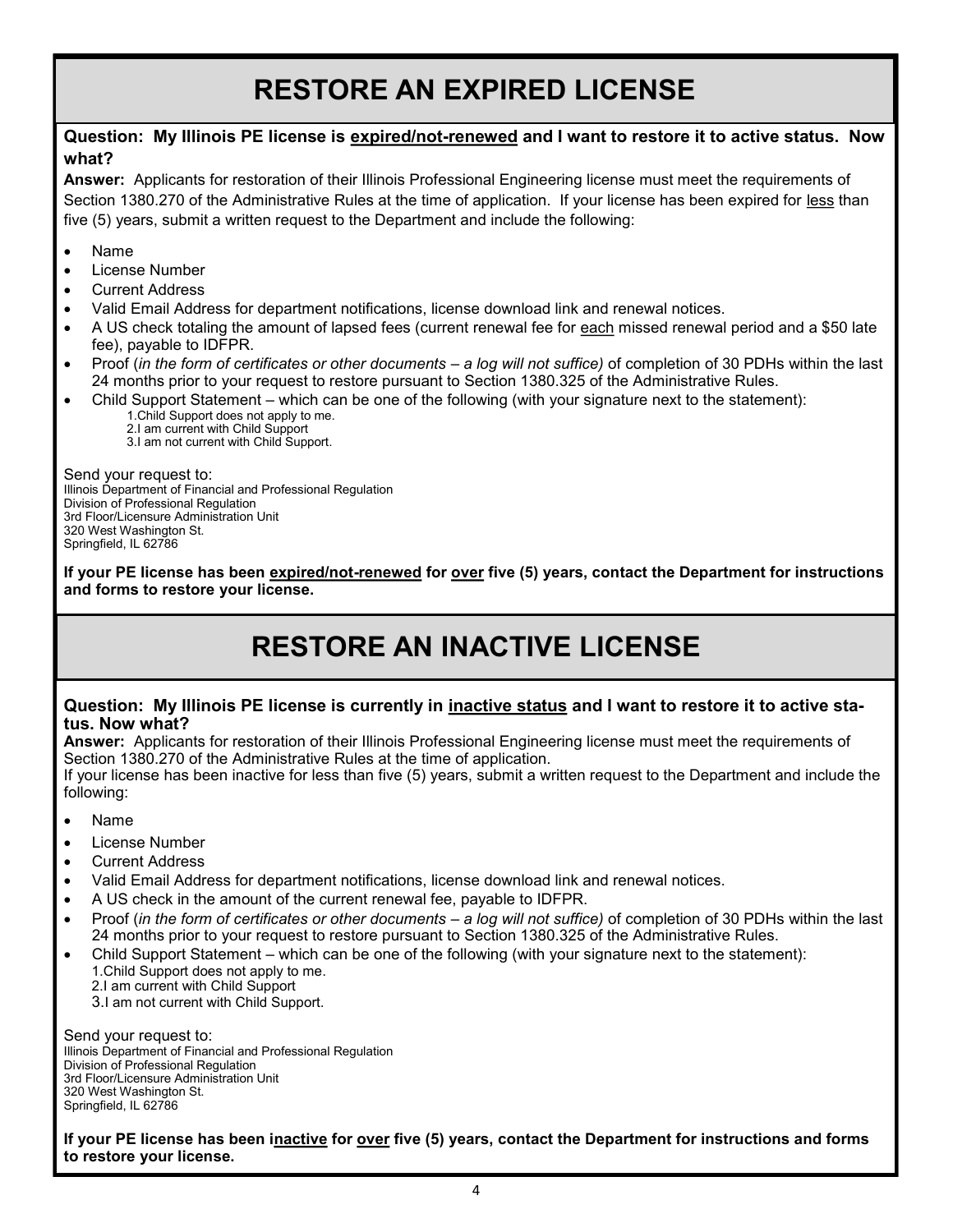## **PROFESSIONAL DESIGN FIRM REGISTRATION**

### **Question: My Professional Design Firm is planning to do business in Illinois. Now what?**

**Answer:** Offering or performing work in Illinois without proper license and authorization is a violation of each Design Profession Act. All firms offering professional services (Architecture, Professional Engineering, Structural Engineering and/or Land Surveying) in Illinois must be licensed by this Department as a Professional Design Firm and must also be authorized by the Illinois Secretary of State to transact business in Illinois.

You must have an individual who is licensed in Illinois who will be dedicated as a managing agent-in-charge for each profession that you wish to offer (Professional Engineering and Structural Engineering are licensed separately in Illinois and neither can offer the other's services). If offering Land Surveying, each office in Illinois must have a resident Land Surveyor, licensed in Illinois. If offering Architecture, each office in Illinois must have a resident Architect, licensed in Illinois. For an Architect, that individual must be a Director/Member/Partner and the firm must meet the 2/3rds requirements of the Act.

Steps:

- 1. Submit the individual's applications for licensure for each profession.
- 2. At the same time as #1 above, submit an application to the Illinois Secretary of State for the Authority to Transact Business in Illinois. The following is a link to the SOS website: <http://www.cyberdriveillinois.com/>. All foreign (nondomestic to Illinois) firms must have a resident financial agent to handle the paperwork (SOS can recommend some services that offer resident financial agents – not to be confused with the managing agent-in-charge of professional services). The purpose clause(s) MUST meet the following criteria: One for each profession that your firm will be offering and all requirements of that particular Act and Administrative Rules. *Samples below.*
- 3. Once the individual(s) are licensed, submit the Professional Design Firm application ([Design Firm Registration\)](http://www.idfpr.com/Renewals/apply/forms/f1419lt.pdf) with the filed papers from the Illinois SOS, the resolution of the Board/Members/Partners designating the managing agent(s), copies of the Illinois license and seal and signature, and the fee.
- 4. Board Resolutions (one for each profession) from the Directors/Members/Partners, stating that the individual (with license number) is designated as the managing agent. For the Architect, it must also state that the individual is a Director/Member/Partner of the Firm which must meet the 2/3rds requirement of the Architecture Act. For Architects, a listing of the Directors/Members/Partners and their active license number (either in Illinois or in another jurisdiction) of each individual. *Sample below.*

#### **Sample Purpose Clauses:**

- 1. To practice Land Surveying; provided that the managing agent in charge of the land surveying activities in Illinois is a Licensed Land Surveyor, licensed pursuant to the Illinois Land Surveying Practice Act.
- 2. To practice Professional Engineering: provided that the managing agent in charge of the professional engineering activities in this State is a registered professional engineer, licensed pursuant to the Illinois Professional Engineering Practice Act.
- 3. To practice Structural Engineering: provided that the managing agent in charge of the structural engineering activities in this State is a registered structural engineer, licensed pursuant to the Illinois Structural Engineering Practice Act.
- 4. To practice Architecture: provided that 2/3rds of the (Board of Directors/Members/Partners) are licensed design professionals and the managing agent in charge of the architectural activities in this State is a (Director/Member/ Partner) and is a registered architect, licensed pursuant to the Illinois Architecture Practice Act.

#### **Sample Board Resolution Reference:**

If the firm's practice includes architecture, the design professional designated as the managing agent for architecture must be a member of the board of directors, full partner, or member of LLC or LLP.

The corporate resolution should include the managing agents Member/Director/Partner information as well. The corporate resolution must be an original. A written statement must be made for each managing agent/profession.

#### **RESOLUTION**

*The (Board of Directors/Members/Partners) of (Name of Firm), designates (Name of design professional) who is licensed in Illinois as a (Profession), (License number)(Member of the Board of Directors/Members/Partners – for architects ONLY), and a full time employee, as the managing agent in charge of all the (Profession) activities in Illinois.*

*\_\_\_\_\_\_\_\_\_\_\_\_\_\_\_\_\_\_\_\_\_\_\_\_\_\_ (DATE) \_\_\_\_\_\_\_\_\_\_\_\_\_\_\_\_\_\_\_\_\_\_\_\_\_\_ (DATE) \_\_\_\_\_\_\_\_\_\_\_\_\_\_\_\_\_\_\_\_\_\_\_\_\_\_ (DATE)*